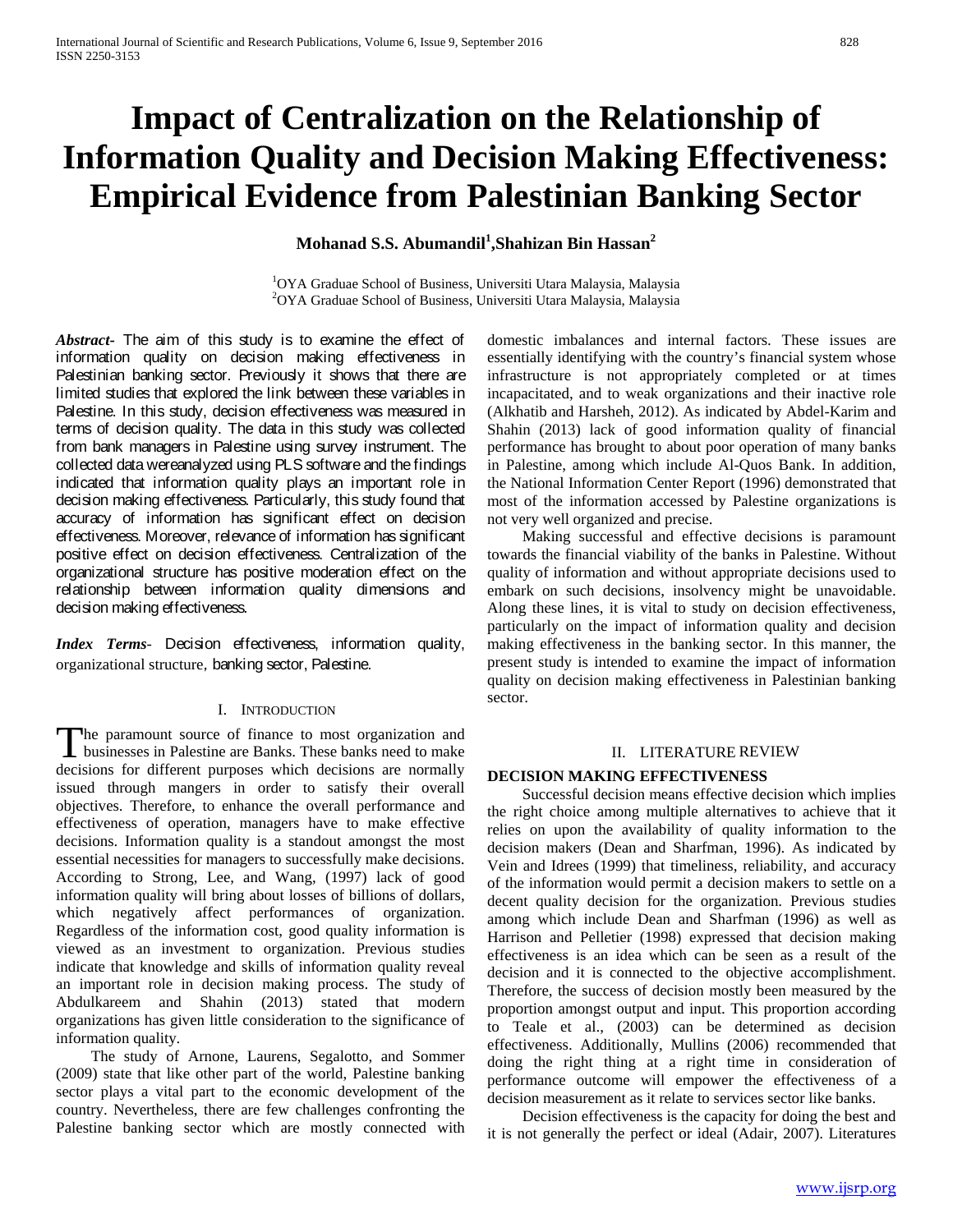proposed a several measurements for decision effectiveness; among this are Mullins (2006); Gonzalez-Benito et al, (2010) etc. In the organizational setting, decision quality must be connected to subordinate consideration and acceptance, and the said quality alludes to the job outcomes, while acceptance alludes to subordinate implementation and responsibility of the decision (Ivancevich et al., 2008). In term of measurement Mullins (2006) measured effectiveness as the subordinates commitment and quality of performance.

## **INFORMATION QUALITY**

 Information can be comprehended from the organization's viewpoint as data that has been processed and have meaning (Michnik and Lo, 2009). Without adequate data processing organizations might not have the vital information to operate viably. There is no reasonable consensus with respect to what constitutes information. Several researchers like James, (2000) view data and information in a comparative light. According to James (1998), if information is identified, this information is a consequential, structural, and helpful form of data which can contribute toward comprehension understanding of a decision maker may require if confronted with a certain circumstance. The author further repeated that information is identified with learning since it is the result of information used in a significant way, while data can be considered as raw facts that has not been processed. In the same way Higgins (1999) agreed with James (2000).

 Previous literatures stated that information quality is comprised of a few components among which are relevancy, accuracy, and timeliness (Redman, 2004) which to great extend determine the effectiveness of decision making at all level of organization (Knight & Burn, 2005). The present study concentrates on testing and operationalizing information quality utilizing these measurements. In modern world, Information technology is a major apparatus for producing good information on account of its capacities to store, process, and convey information to the appropriate authority concern (Wainright, 2005). James (1998) further stated that information technology tools, to a great extent, are faster in result achievement because it involve the use of computer but however this depend on the skills of a decision maker to operate computers in the most effective and efficient manner.

 The findings of the previous researchers demonstrated that great information enhances decision making, improves productivity and efficiency as well as an aggressive edge to the organization. As indicated by Mahmood (2000), heuristic decisions are the result of information shortage which would likely prompt wrong decisions making by managers. Idrees (1999) recommended that the accessibility of information is essential in making a decision within a system of the rational theory of decision making and utility maximization; information that is timely, relevance, and accurate will empower decision makers to embark on better decisions and henceforth record organizational success.

 Accuracy of information relies on how the data is gathered, and is generally judged by looking at a few calculations, measurements, or specification from the distinctive or the same sources to the right standard or value (Widom, 2004). Accuracy of information empowers a decision to embark on excellent decisions. On the other hand, information is considered incorrect or inaccurate, if the information prompts an absence of precise in the decisions made.

 H1: Accuracy of information has a significant relationship with decision making effectiveness.

Accessibility can be characterized as the availability of data and capacity to get or recover it when required by managers (Delone and McLean, 1992). Accessibility of information quality is associated with the issues of medium of correspondence instead of the data. A poor or inaccessible communication channel may prompt the issues of availability.

 H2: Accessibility of information has a significant relationship with decision making effectiveness.

 Relevancy in information quality measurement implies that the data must have importance to the current workload (Wang and Strong, 1996). DeLone and McLean (1992) Considered relevancy as one of the vital measurements of information quality. It is contended that when data is important to the current workload, this implies it is sufficient for managers to decide (Miller, 2005; Wang and Strong, 1996).

 H3: Relevancy of information has a significant relationship with decision making effectiveness.

 Timeliness of information means the sooner the information is accessible to decision producers; the quicker it is for them to decide. Previous studies concluded that there is a positive relationship between the timeliness of information and decision making.

 H4: Timeliness of information has a significant relationship with decision making effectiveness.

 Completeness of the information can be characterized as the degree to which data are of depth, adequate broadness, and scope for the current workload (Wang and Strong, 1996). This definition is task focused and is derived from the expected utilization of the data for managers. As indicated by the data focused perspective, completeness is characterized as all values for a specific variable that are recorded (Ballou and Pazer, 1985). H5: Completeness of information has a significant relationship with decision making effectiveness.

 Interpretability infers simplicity of understanding. In information quality viewpoint, interpretability is concerned with the interpretational semantic aspect. As indicated by Kahn, Strong, and Wang (2002), interpretability alludes to the degree to which information is in fitting dialects, images, and units the definitions are clear and to technical viewpoints, for example, whether information is represented utilizing a suitable documentation.

 H6: Interpretability of information has a significant relationship with decision making effectiveness.

## **ORGANIZATIONAL STRUCTURE**

 Scholars have characterized organization structure in different ways. For example, Digger (2002) defined structure as capturing formalization, centralization of power, integration, and complexity. To Griffin and Moorhead (2011), structure speaks to the organization's task reporting and the different relationship within the organization. As indicated by (Islam, Ahmed, Hasan, and Ahmed, (2011), organizational structure comprises of three segments i.e. centralization, complexity, and formality. Formality demonstrates the degree to which the rights and obligations of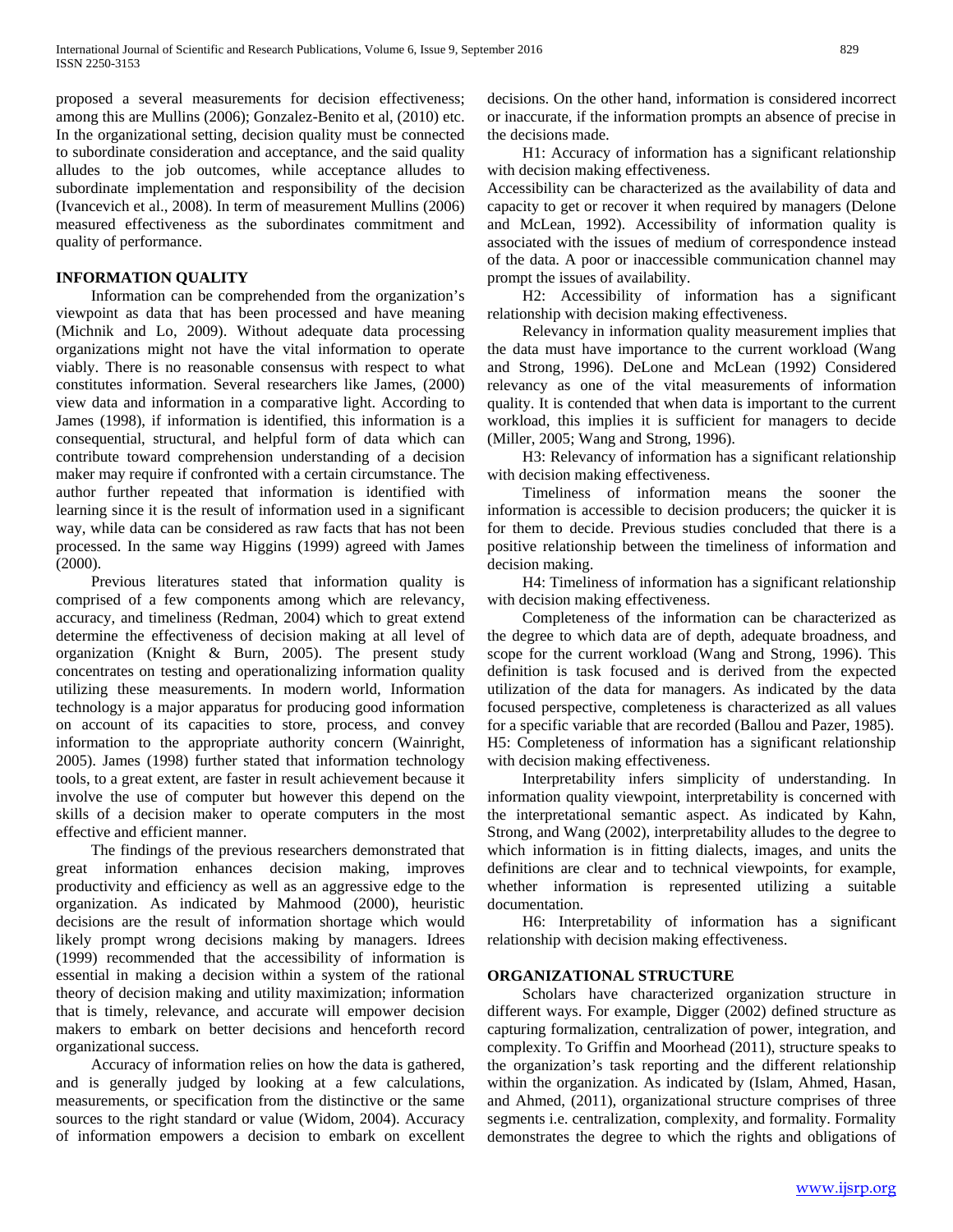the individuals from the organization are resolved and the degree to which these are composed down in guidelines, methods, and directions (Willem, Buelens, and Jonghe, 2007). An organization that is less formal in its structure generally prompts more prominent or better communication with employees and stakeholders because of the less formality inside the organization.

 The centralization measurements of organization structure that was subjected to moderation test is the notable of directing impact of centralization on the relationship between information quality and decision making effectiveness. As a component of the organization structure, centralization alludes to the position of the senior administration cadre who are in charge of taking indispensable decision making and practicing power (Gibson et al., 2009). Where an organization endow all the decision making order to the higher administrators, such an organization is arranged and considered as a centralized organization. Where decision making involve lower employees' cadre of the organization such organization is viewed as nearer to decentralization. This standpoint informed the hypothesis that look to test how centralization moderates the relationship between information quality and decision making effectiveness. In this moderating role of centralization it can be watched that centralization directs the relationship between accuracy of information and decision making effectiveness which shows that interaction of accuracy and centralization lead to effectiveness of decision making in banking organization. Similarly, the centralization directs the relationship of completeness of information spread inside the banking organizations and that of the decision making effectiveness among banks in Palestine. Centralization also moderates the relationship between interpretability information and decision making effectiveness. The result of the test shows that the correlation of centralization and completeness prompts to effective decision making in among the banks. This result is an affirmation that incomplete information particularly in the operation of the banking administrations would rather brought on ineffectual decision making.

 H7 Moderating effect of Centralization on Information quality and Decision Making effectiveness.

## III. METHODOLOGY

 An online survey form was created for the data collection purpose. Data were collected from 146 bank managers working in either conventional or Islamic banks across Palestine after approval from the respective bank management was secured.

 Three dimensions of decision-making effectiveness were considered. They were quality, commitment, and satisfaction. Quality refers to the extent to which the decision maker is confident in his/her decision, and whether the decision is comprehensive, reliable and understood by subordinates. Four items were used to measure this dimension. The items were taken from various sources (Fisher, Chengular-Smith, & Ballou, 2003; Ives, Olson, & Baroudi, 1983).

 Commitment refers to the extent to which a subordinate is committed to accepting the decision in order that it may be successfully implemented. Four items were used to measure this dimension. The items were taken from various sources (DeShon

& Landis, 1997; Hollenbeck, Williams, & Klein, 1989; Ivancevich & Matteson, 2008).

 Satisfaction is defined as the extent to which the sum of one's feelings or attitudes toward the decision. Four items were used to measure this dimension. The items were taken from various sources (Cai, 2007; Fisher et al., 2003; Lilien et al., 2004; Speier & Morris, 2003).

 Six dimensions of information quality were examined. They were accuracy, accessibility, completeness, relevancy, timeliness, and interpretability.

 The accuracy dimension was measured by four items, accessibility by four items, completeness by four items, relevancy by four items, timeliness by four items, and interpretability by five items. All items were taken from various sources (Bovee, Srivastava, & Mak, 2003; Grafe & Werner, 2004; Kahn et al., 2002; Lee et al., 2002; Miller, 2005; Najjar, 2002; Slone, 2006; Wang & Strong, 1996).

 The centralization dimensions of organizational structure that was subjected to moderation test is the significant of moderating effect of centralization on the relationship between information quality and decision making effectiveness. The centralization dimension was measured by six items, Formality by seven items. The two items were taken from various sources (Dewar, Whetten, and Boje (1980); Michael and Hage (1968); Soltani, Altaha, and Taheri (2013); Johari, Yahya, and Omar (2011); Sathe (1978); Child (1974); O'Reilly, (1982); Vazifedoust, Nasiri, & Norouzi, (2012).

 All items for decision-making effectiveness, information quality and Organizational structure were measured on a fivepoint Likert scale, ranging from '1' "strongly disagree' to '5' "strongly agree.".

### IV. ANALYSIS OF RESULTS

 Data were analyzed by using partial least squares (PLS), which is a structural equation modeling (SEM) technique that is based on path analysis and regression analysis. PLS is good for both theory confirmation and exploratory research (Chin, 1998). PLS involves two types of assessment: the measurement model and the structural model.

 The majority of the bank managers who participated in the study were male (90.4%). Close to half of them were less than 45 years old (43.8%). In terms of education, the majority had a bachelor's degree (84.2%), and most of them had been working in the bank for a long period of time between 10 and 20 years (99.0%). indicating that the sample had a fairly good experience in making decisions.

 In general, items with loadings of less than 0.5 should be dropped (Hulland, 1999). Results show the rest factor loading values are greater than the recommended level (i.e. 0.7). The composite reliability (CR) values of the components (ranging from 0.858 to 0.984) exceeded the generally accepted value of 0.70. The AVE values (ranging from 0.603 to 0.795) are higher than the general accepted value of 0.5.

 One-tailed t-tests was assumed because corresponds are extreme negative or extreme positive. 95% significance for tvalue  $\geq$  1.645 at level of p<0.05, and 99% significance for tvalue  $\geq$  2.326 at level of p<0.01, and 99.9% significance for tvalue  $\geq$  3.091 at level of p<0.001.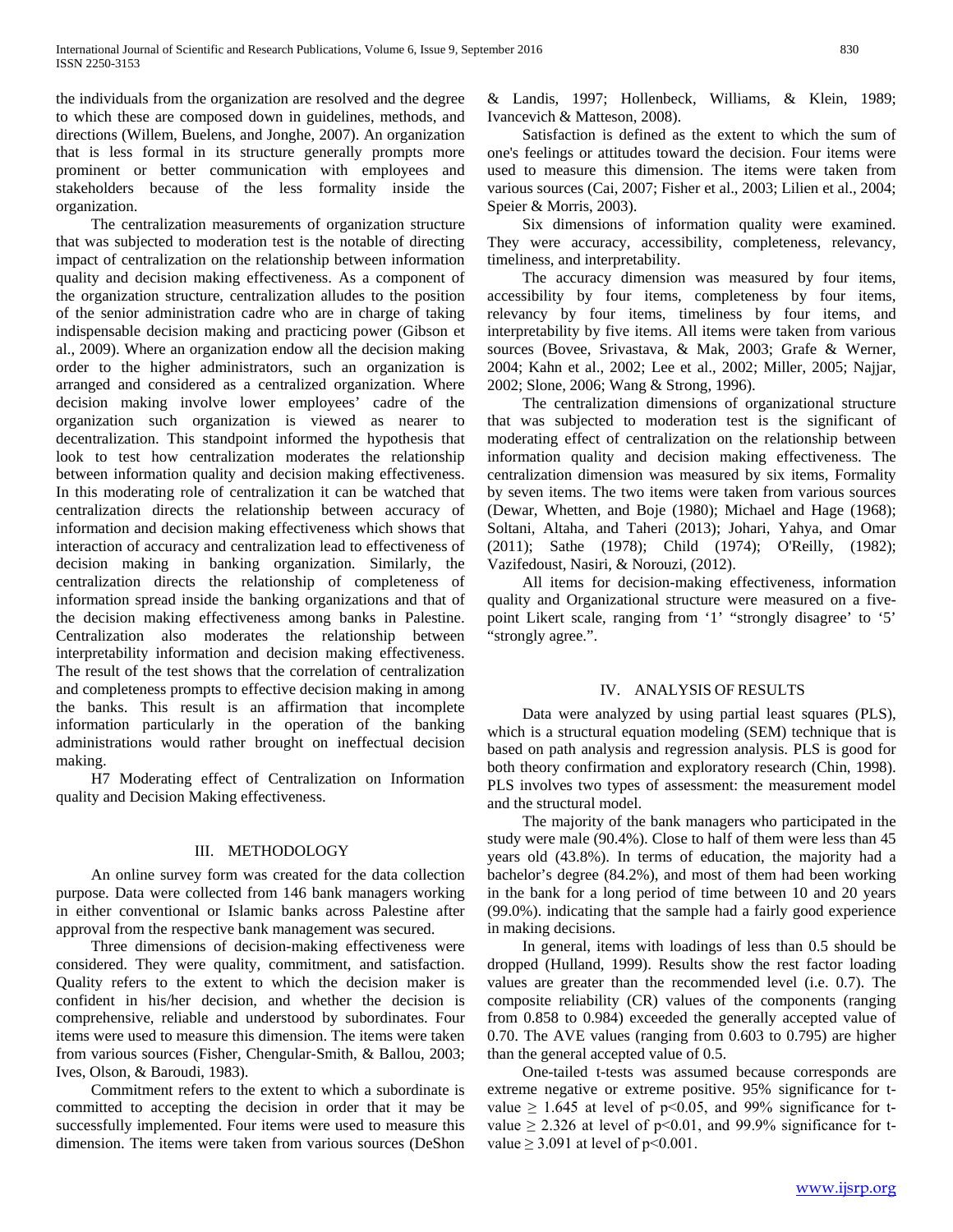Table 1 and Figure 1 shows Hypotheses testing results. Four of six relationships were significant which are; Accuracy (AC) -> Decision Making Effectiveness (DM), Completeness (CO) -> DM, Relevancy (RE) -> DM, and Interpretability (IN) -  $> DM$ .



**Figure 1. Direct Relationship of Information Quality and Decision Making Effectiveness**

| Table 1: Direct Relationship of Information Quality Dimension and Decision Making Effectiveness |  |  |
|-------------------------------------------------------------------------------------------------|--|--|
|-------------------------------------------------------------------------------------------------|--|--|

|                | <b>Hypothesis</b>                                             | Path coefficient | Standard<br>Deviation<br>(STDEV) | <b>Standard Error</b><br>(STERR) | t value  |
|----------------|---------------------------------------------------------------|------------------|----------------------------------|----------------------------------|----------|
| $H_1$          | $Accuracy(AC)$ ->Decision Making<br>Effectiveness (DM)        | 0.307            | 0.05                             | 0.07                             | $*1.962$ |
| H <sub>2</sub> | $Accessibility(AB)$ ->Decision Making<br>Effectiveness (DM)   | $-0.097$         | 0.09                             | 0.10                             | 1.039    |
| $H_3$          | Completeness (CO) ->Decision Making<br>Effectiveness (DM)     | 0.313            | 0.08                             | 0.08                             | $*2.614$ |
| $H_4$          | Relevancy (RE) ->Decision Making<br>Effectiveness (DM)        | 0.341            | 0.07                             | 0.07                             | $*2.117$ |
| $H_5$          | Timeliness $(TI)$ ->Decision Making<br>Effectiveness (DM)     | $-0.162$         | 0.08                             | 0.08                             | $*1.330$ |
| $H_6$          | Interpretability (IN) ->Decision Making<br>Effectiveness (DM) | 0.262            | 0.06                             | 0.06                             | $*2.535$ |

 The interaction term AC\*Centralization has a positive effect on DE (0.160). The interaction term of CO\*Centralization has a positive effect on DE (0.114). As well as the interaction term of RE\*Centralization is relatively low comparing with other product terms, and has a positive effect on DE (0.057). Finally,

the interaction term of IN\*Centralization has a positive effect on DE (0.140). These results give an idea about the direction of moderation effect which is positive in total.

 The analysis of bootstrapping yields at t value of 3.955 in the level of p value  $\leq 0.001$  for the path linking the interaction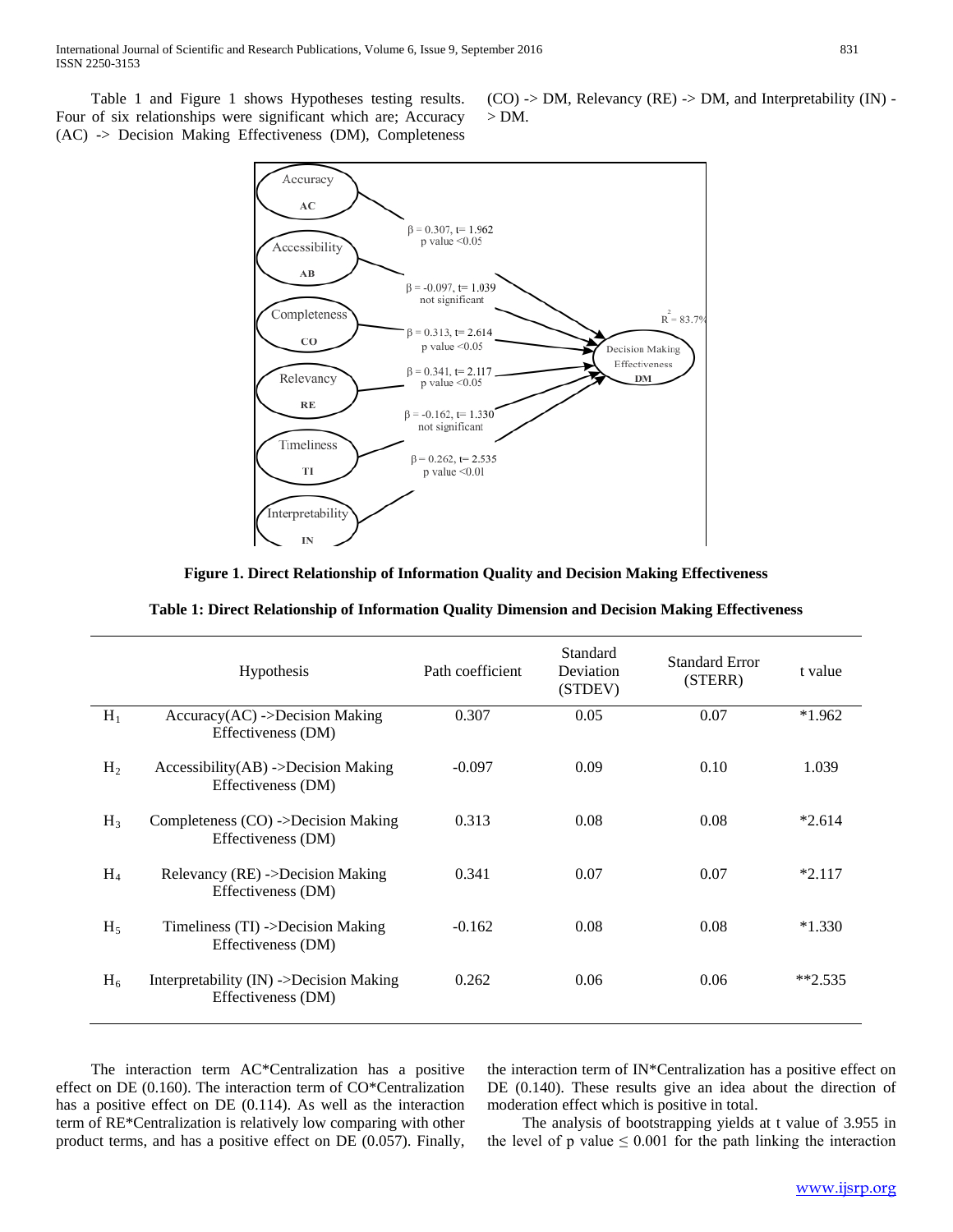term (AC\*Centralization) and DE. Therefore, the support for a significant moderating effect of Centralization on the relationship between AC and DE was exist. The t value of 2.067 for the path linking between (CO\*Centralization) and DE supports such conclusion in the level of p value  $\leq 0.05$ . The case is different for the path linking between (RE\*Centralization) and DE with t value= 0.981. Lastly, t value of 2.096 for the path between (IN\*Centralization) and DE supports for a significant moderating effect of Centralization on the relationship between IN and DE in the level of p value  $\leq 0.05$ .

## V. DISCUSSION AND CONCLUSION

 The present study was carried out to examine the role of information quality characteristics (accuracy, accessibility, relevancy, timeliness, completeness, and interpretability) in decision-making effectiveness. Generally speaking, all these features were able to explain 83.7% variance in decision-making effectiveness. The collective influence of information quality characteristics found in this study corroborates the argument and past studies that information quality is key in making decisions toward achieving the organizational effectiveness (Huner, Ofner, & Otto, 2009; Johnson, 2009; Jonas et al., 2008; Ni & Khazanchi, 2009).

 However, upon a closer examination, of the six features, only four of them had significant individual effect on decisionmaking effectiveness. They were accuracy, relevancy, completeness, and interpretability. Such finding suggests that bank managers in Palestine require information that is accurate, relevant, complete, and interpretable when making decisions, implying that information quality features may be culture or context specific. Culture plays a critical role in decision making (Rees & Althakhri, 2008; Vitell, Nwachukwu, & Barnes, 1993). As Arab culture is characterized by high power distance (Hofstede, 2011), it is reasonable to speculate why accessibility and timeliness do not play a major role in managerial decision making. While such speculation may be valid, future research needs to be carried out to corroborate the cultural claim.

 The findings offer practical insight to the management of banks in Palestine with regards to how they should manage the information and what type of information they should seek for before making decisions. In particular, decision makers should obtain accurate, relevant, complete, and interpretable information. Only when the information has all these characteristics that decisions made can help achieve the organizational goals.

 While the present study has offered valuable insight into the role of information quality on decision-making effectiveness, some caveats have to be considered. One of them is that this study was cross-sectional in nature; hence, drawing causal inferences may be problematic although it is likely that a good decision requires quality information. Secondly, the findings may have limited generalizability to other cultural contexts or research settings, which necessitate that future studies replicate the present research.

 Information quality is inevitably an important pre-requisite for managerial decision making, especially when the decisions made can have far-reaching consequences for the organization. Hence, scrutinizing the information obtained and demanding that

the information meets certain features are key to sustainable organizational performance.

#### **REFERENCES**

- [1] Alkhatib, Akram, & Harsheh, M. (2012). Financial Performance of Palestinian Commercial Banks. International Journal of Business and Social Science, 3 (3), 1-10.
- [2] Baars, H. and Kemper, H. (2008). Management support with structured and unstructureddata-An integrated business intelligence framework. Information Systems Management, 25 (2), 132-148.
- [3] Ballou, D. P., & Pazer, H. L. (1985). Modeling data and process quality in multi-input, multi-output information systems. Management science, 31 (2), 150-162.
- [4] Buhalis, D., & Law, R. (2008). Progress in information technology and tourism management: 20 years on and 10 years after the Internet—The state of eTourism research. Tourism management, 29(4), 609-623.
- [5] Dean, James W, & Sharfman, Mark P. (1996). Does decision process matter? A study of strategic decision-making effectiveness. Academy of management journal, 39 (2), 368-392.
- [6] DeLone, W. H., & McLean, E. R. (1992). Information systems success: The quest for the dependent variable. Information systems research, 3 (1), 60- 95.
- [7] Ehsani, Maryam, Makui, Ahmad, & Sadi Nezhad, Soheil. (2010). A methodology for analyzing decision networks, based on information theory. European Journal of Operational Research, 202 (3), 853-863.
- [8] English, L. P. (2000). The information quality revolution: Will America be left out again. Information Impact International, Inc, February.
- [9] Gonzalez-Benito, O., Martinez-Ruiz, M.P., & Molla-Descals, A. (2010). Retail pricingdecisions and product category competitive structure. Decision Support Systems, 49 (1), 110-119, from science Direct Databases.
- [10] Griffin, R., & Moorhead, G. (2011). Organizational behavior. Cengage Learning.
- [11] Gwartney, James, Lawson, Robert, & Norton, Seth. (2008). Economic freedom of the world annual report: The Fraser Institute.
- [12] Hagmayer, Y., & Meder, B. (2013). Repeated causal decision making. Journal of Experimental Psychology: Learning, Memory, and Cognition, 39(1), 33.
- [13] Islam, Md Zahidul, Ahmed, Sylvana Maheen, Hasan, Ikramul, & Ahmed, Sarwar Uddin. (2011). Organizational culture and knowledge sharing: Empirical evidence from service organizations. African Journal of Business Management, 5 (14), 5900-5909.
- [14] Johari, J., & Yahya, K. K. (2009). Linking organizational structure, job characteristics, and job performance constructs: a proposed framework. International journal of business and management4 (3), p145.
- [15] King III, G. (1999). The implications of an organization's structure on whistleblowing. Journal of Business Ethics, 20 (4), 315-326.
- [16] Lee, Y. W., Strong, D. M., Kahn, B. K., & Wang, R. Y. (2002). AIMQ: a methodology for information quality assessment. Information & management 40 (2), 133-146.
- [17] Michnik, Jerzy, & Lo, Mei-Chen. (2009). The assessment of the information quality with the aid of multiple criteria analysis. European Journal of Operational Research, 195(3), 850-856.
- [18] Miller, H. (2005). Information quality and market share in electronic commerce. Journal of Service Marketing, 19 (2), 93-102.
- [19] Miner, J. B. (2002). Organizational behavior foundations, theories, and analyses. New York: Oxford
- [20] Northouse, P. G. (2015). Leadership: Theory and practice. Sage publications.
- [21] O'Reilly, C. A. (1982). Variations in decision makers' use of information sources: The impact of quality and accessibility of information. Academy of Management Journal, 25 (4), 756-771.
- [22] Smith, P. B., Peterson, M. F., & Wang, Z. M. (1996). The manager as mediator of alternative meanings: A pilot study from China, the USA and UK. Journal of International Business Studies, 115-137.
- [23] Thompson, C., McCaughan, D., Cullum, N., Sheldon, T., Thompson, D., & Mulhall, A. (2001). Nurses' use of research information in clinical decision making: a descriptive and analytical study. University of York, York.